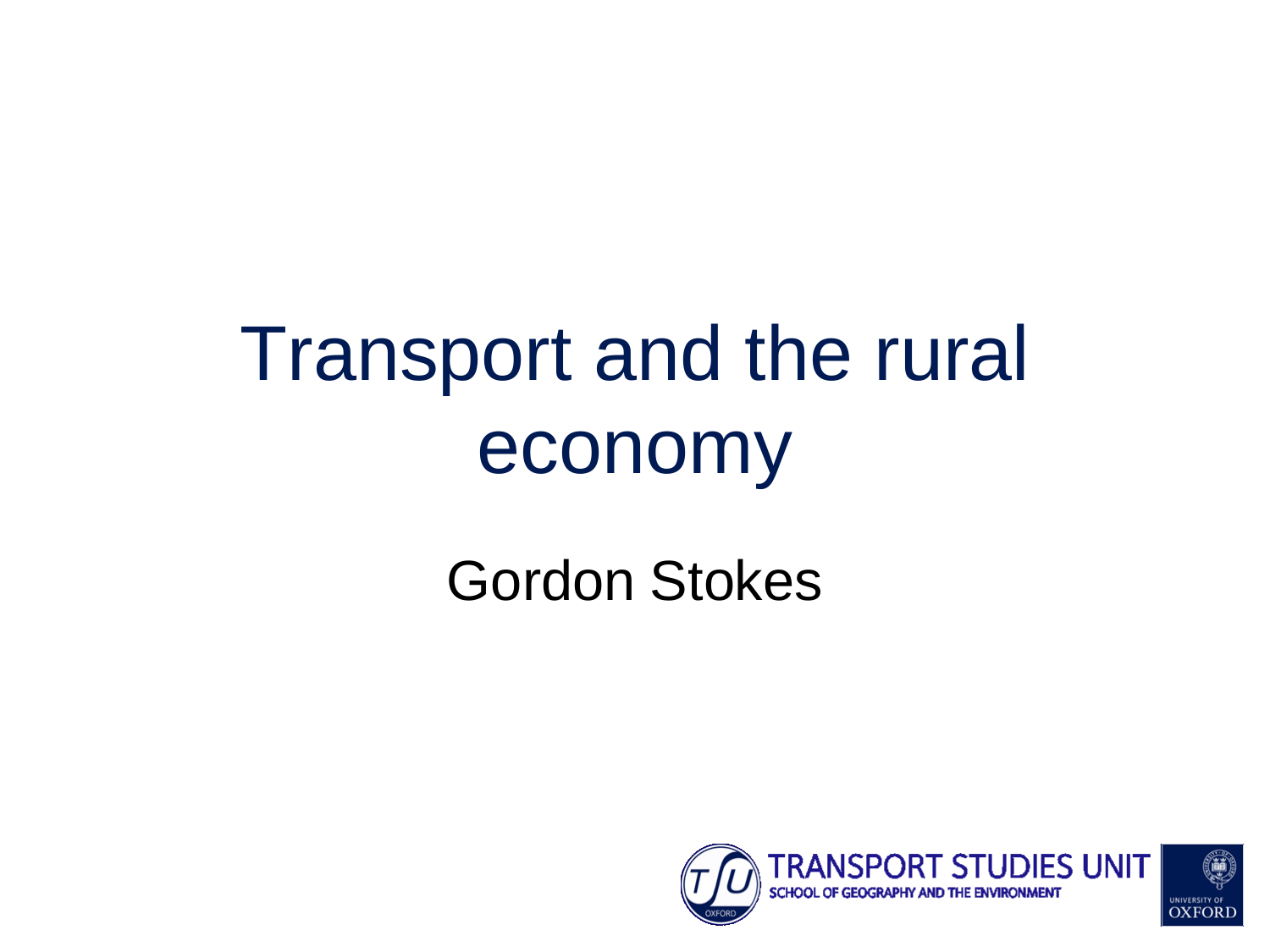# What I'll talk about

- Overview of rural transport
	- Travel behaviour
	- Opinions on rural transport

• Rural transport futures

• Rural transport and the economy – Rural and inter-urban transport

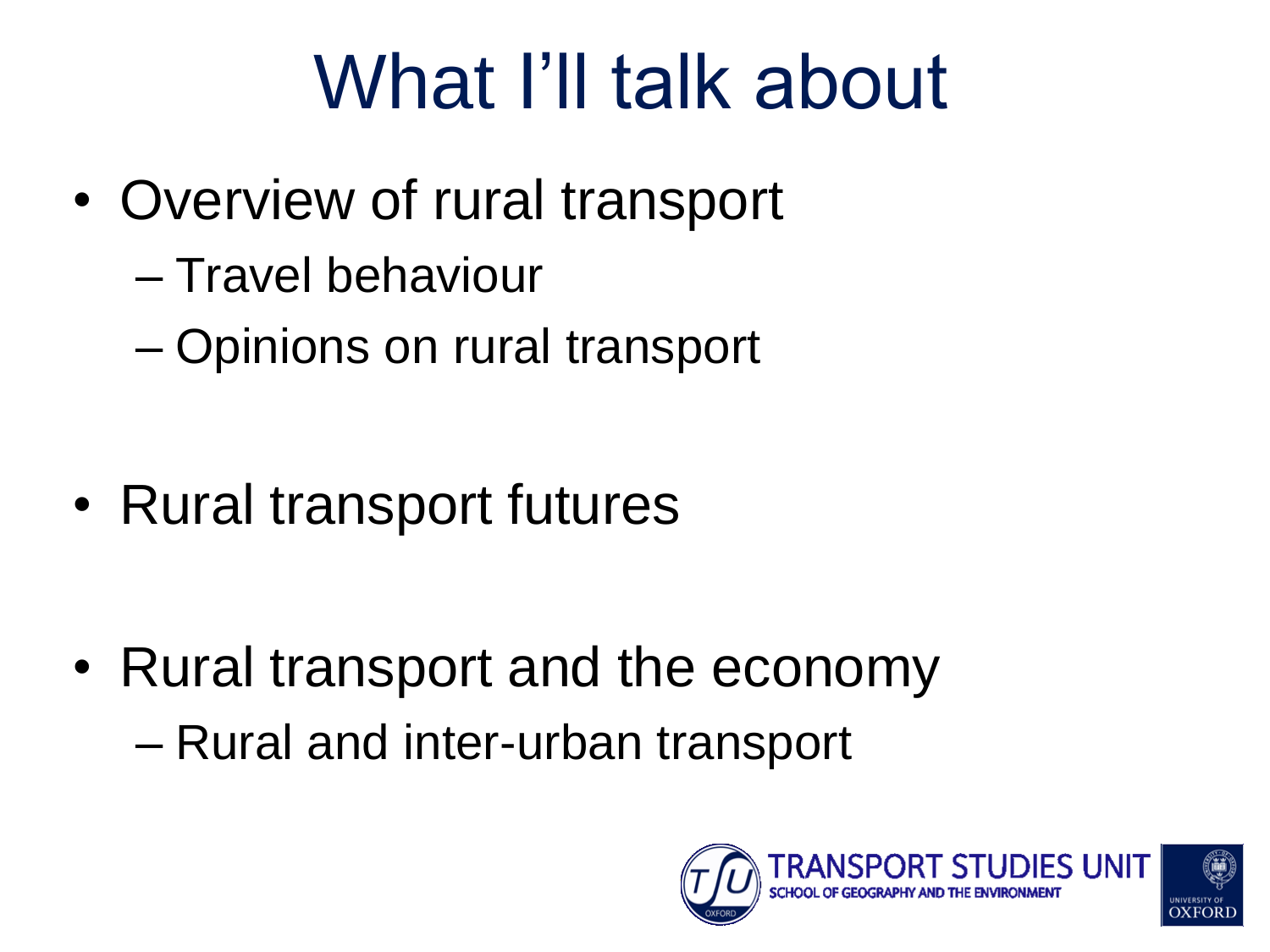# The problem

- Rural areas have a polarised travel pattern:
	- Some have no car and poor accessibility, while others with low incomes spend a great deal to run a car
	- Many contribute greatly to carbon emissions
- It's far easier to change travel behaviour in urban areas
- But if we ignore the problem:
	- Rising fuel prices may make costs of running cars (for the poor) more difficult
	- Rural areas will contribute a disproportionate amount to carbon
	- It is likely to damage rural economies

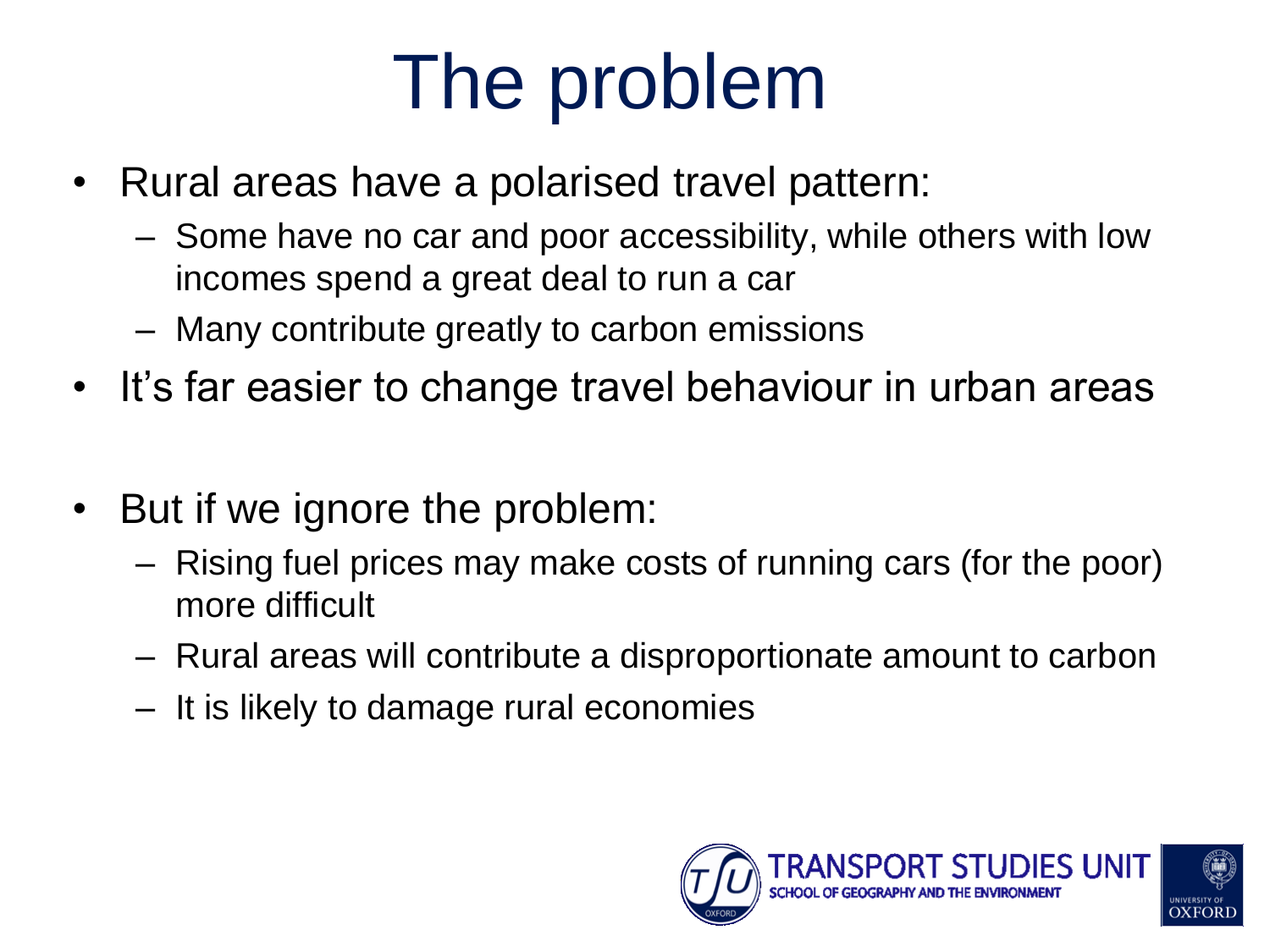#### Rural - Similar trips and travel time – more miles



- Rural people make slightly more trips, spend slightly more time travelling …
- But travel much further

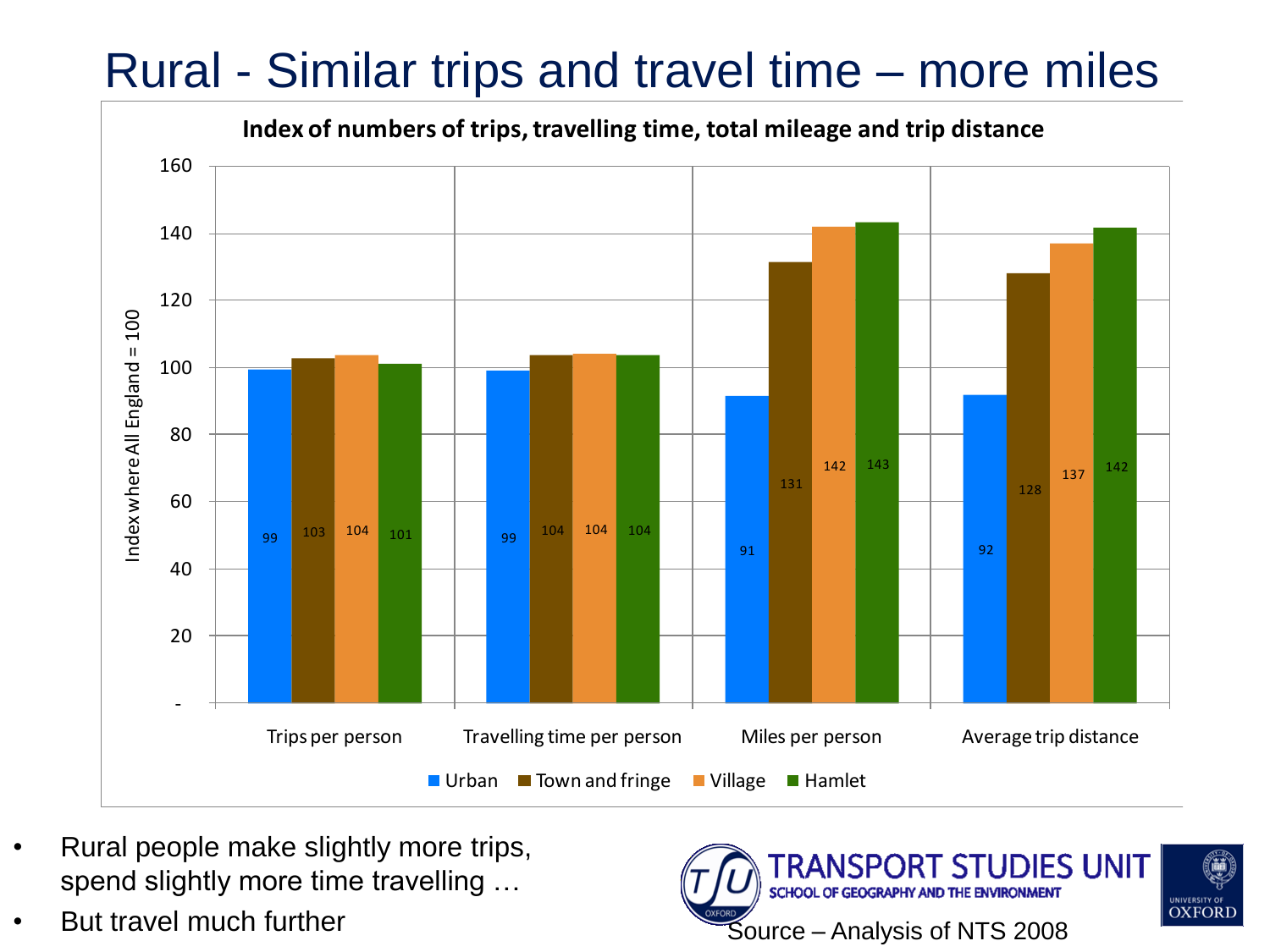#### Virtually all the extra distance is by car



- Virtually all this distance difference is due to more use of cars
- But people in villages and hamlets travel further by rail

Source – Analysis of National Travel Survey 2008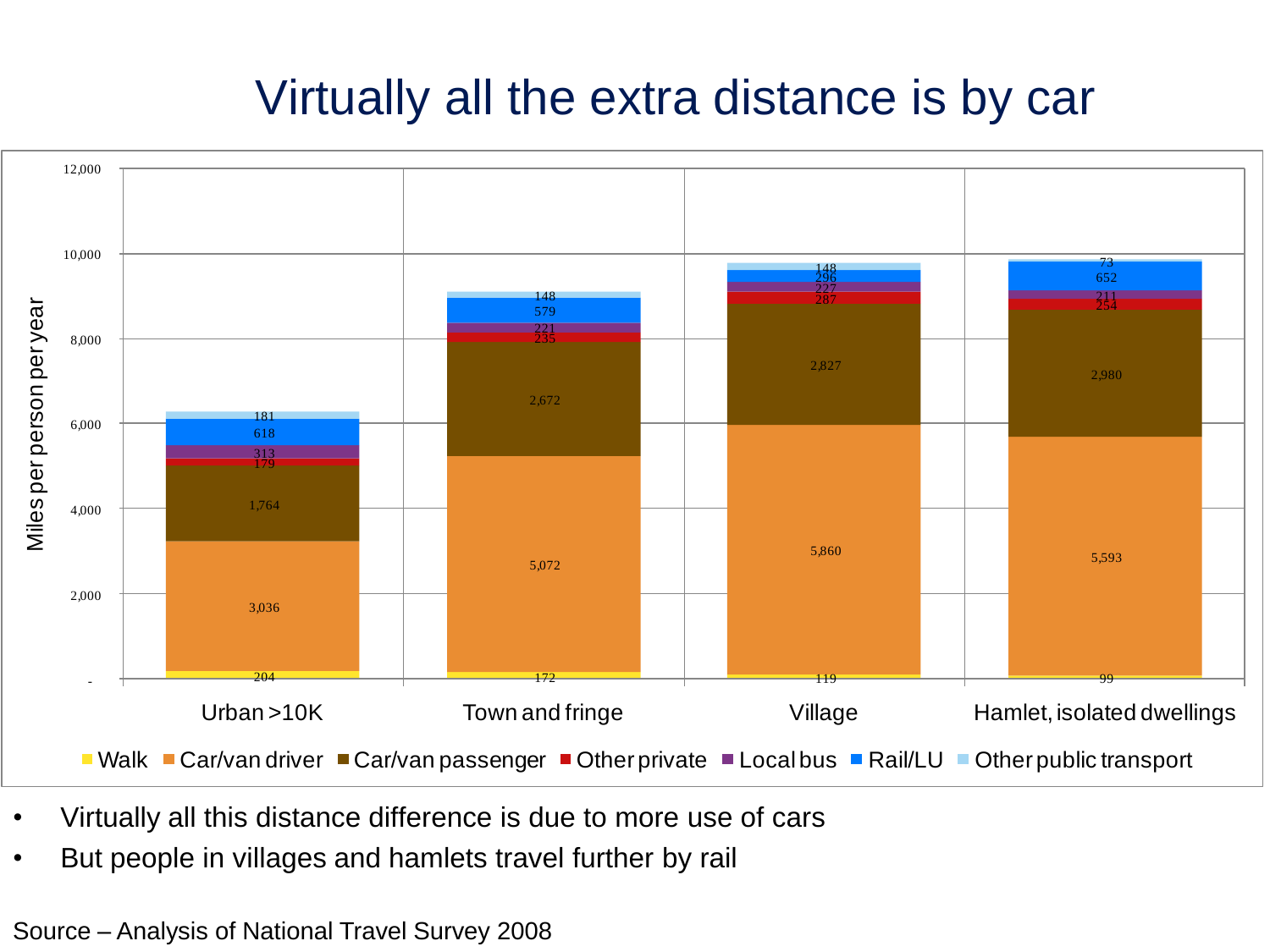People on low incomes in rural areas spend a large amount of their income on running cars



Source – Expenditure and Food Survey 2006-8 *NB – Some sample sizes are small)*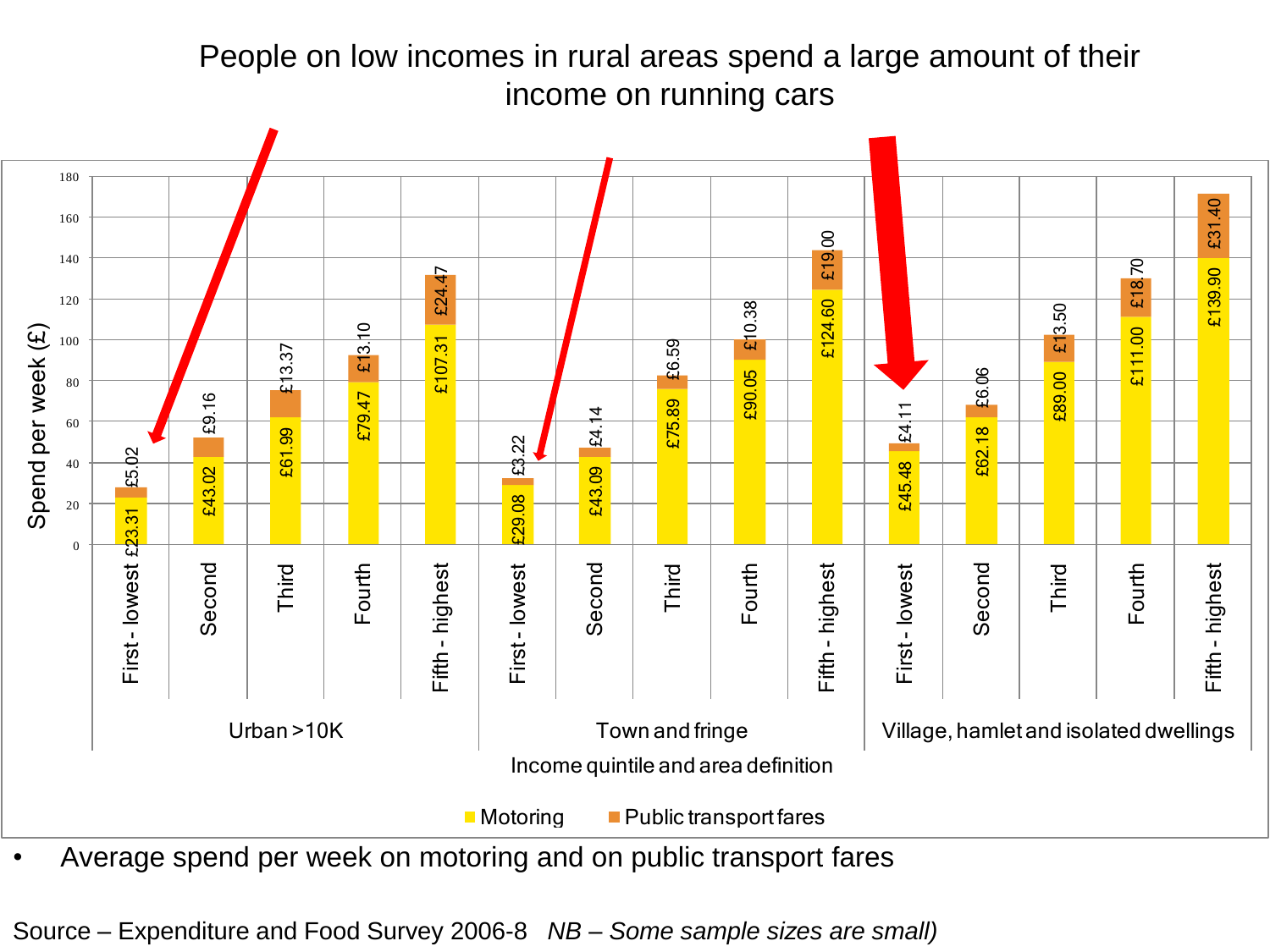### Extra spend needed for Minimum Income Standard over and above urban spend  $\frac{1}{70}$



- All except pensioner households in rural towns were felt to need a car
- 2 adults with children needed one each
- Source Minimum Income Standards (Rural) Joseph Rowntree Foundation 2010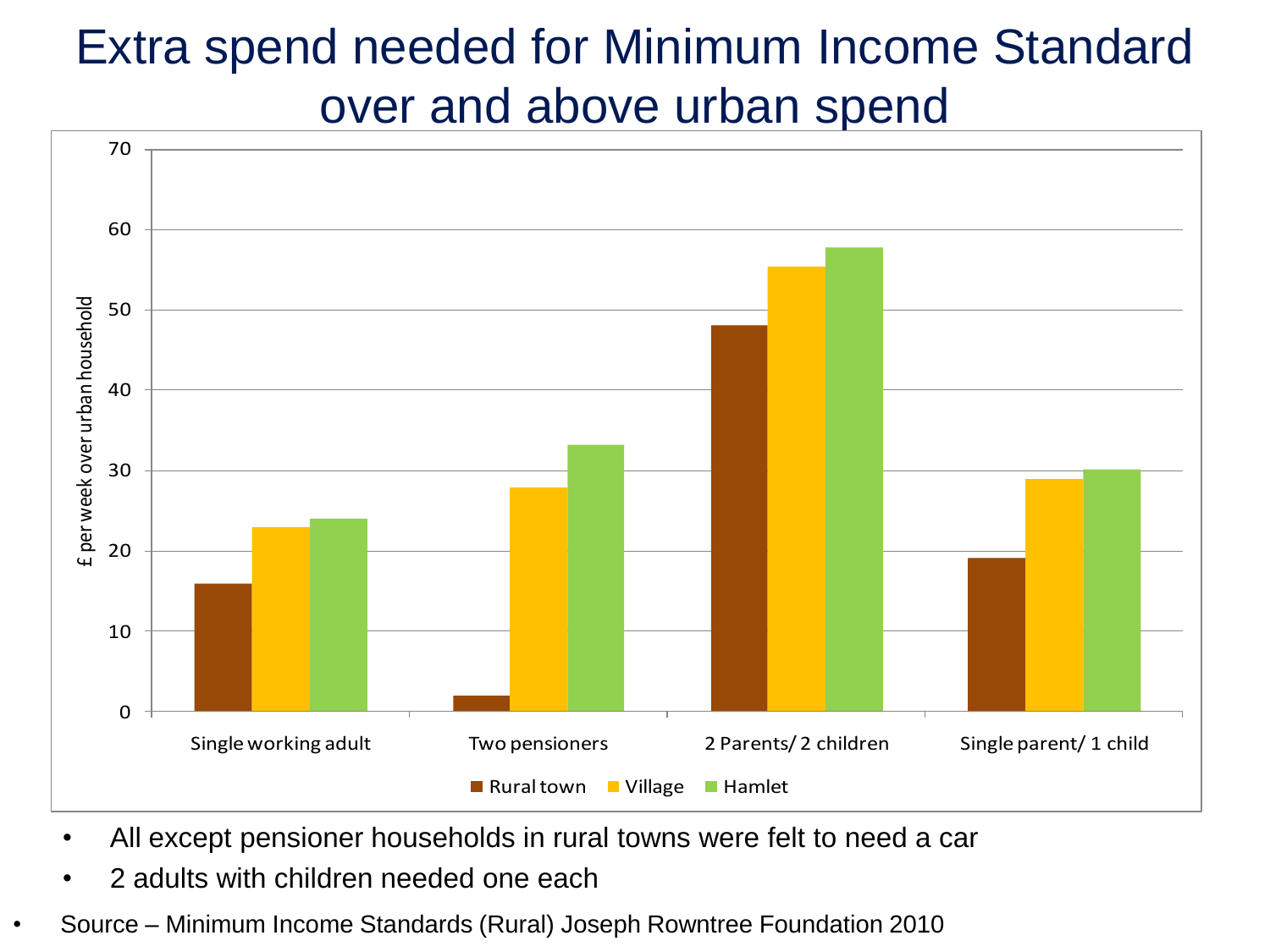### The needs and benefits of public transport

- Small proportion of rural people don't have cars (but it varies)
- Those who don't are mainly elderly
- Many on low incomes find they have to have a car, and many have two or more
- Public transport vital for access to work and training, especially by young people



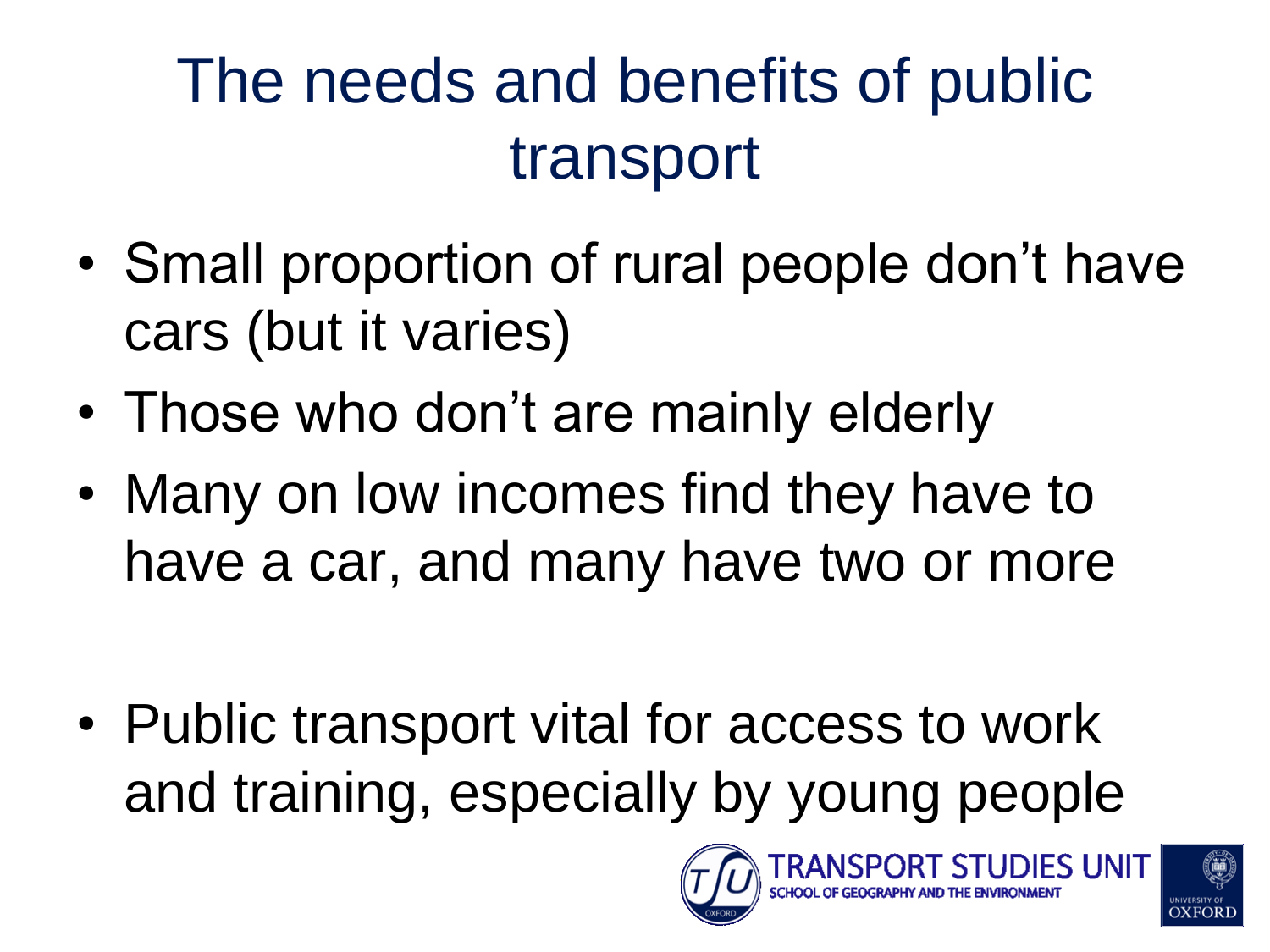### Summary of rural travel behaviour

- Greater access to cars
	- but for people on low incomes, ownership is often a necessity because of
		- lack of other modes
		- greater distances to access services and jobs
- Car running costs somewhat higher
	- higher cost of some remote petrol stations
	- but petrol spending per car only 10% higher
	- the problem is mainly for the rural poor and those without cars
	- and those who rely on vehicles for business
- BUT Highly polarised
	- HIGH Mobility is accompanied by LOW Accessibility



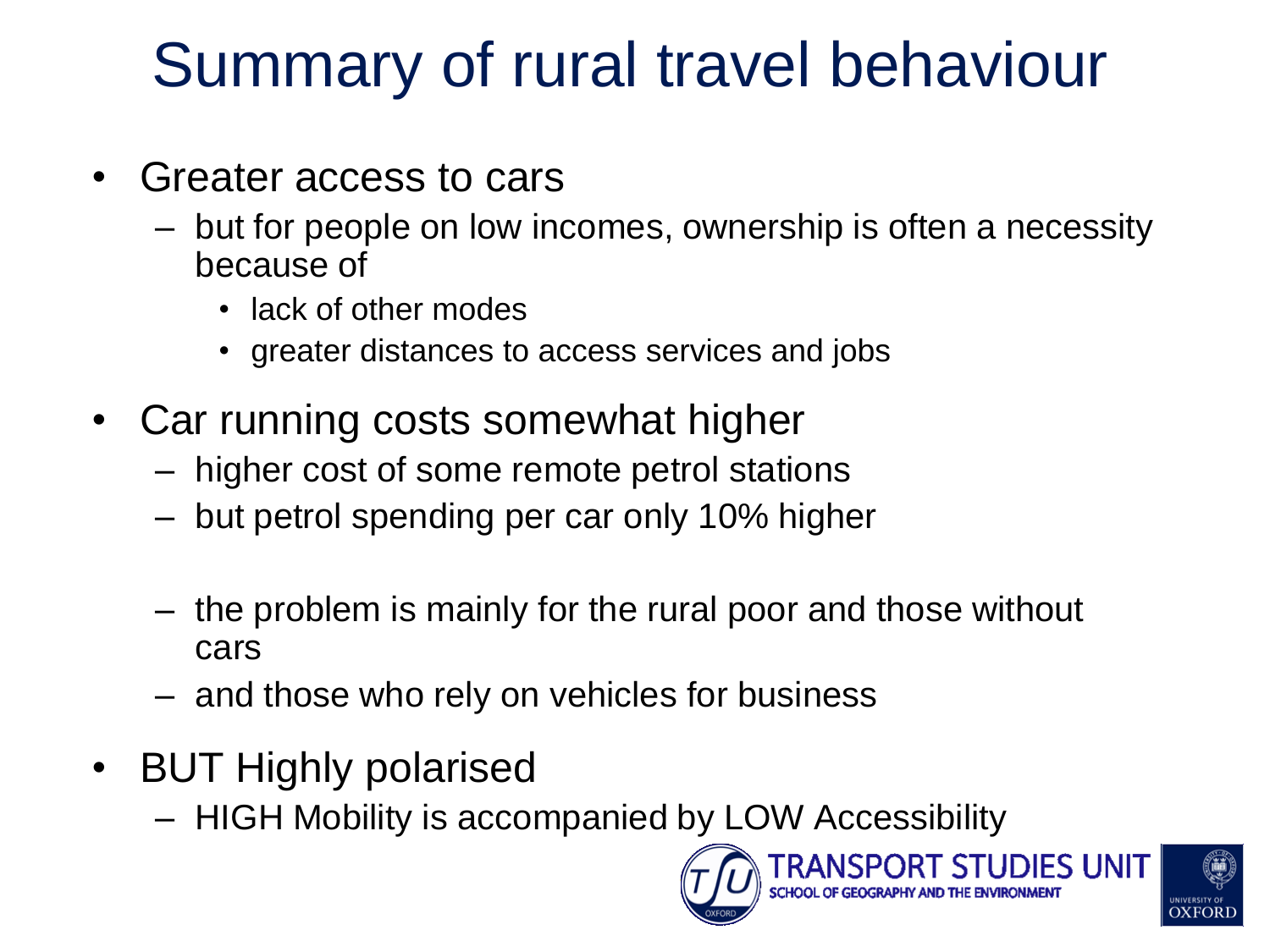#### Public transport seen as most important *"for improving life in your local area"*

|                 | Urban                                                      | Less Sparse Town                                                  | <b>Less Sparse</b><br>Village          | Less Sparse<br>Hamlet              | <b>Sparse Rural</b>                                        |
|-----------------|------------------------------------------------------------|-------------------------------------------------------------------|----------------------------------------|------------------------------------|------------------------------------------------------------|
| Highest         | <b>Activities and</b><br>facilities for<br>19<br>teenagers | <b>Activities and</b><br>facilities for<br>teenagers<br><b>20</b> | <b>Public transport</b><br>34          | <b>Public transport</b><br>30      | <b>Public transport</b><br>36                              |
| 2 <sub>nd</sub> | Level of Crime<br>17                                       | <b>Public transport</b><br>20                                     | <b>Shopping facilities</b><br>21       | <b>Road maintenance</b><br>22      | Job prospects<br>20                                        |
| 3 <sup>rd</sup> | Facilities for young<br>children<br>15                     | <b>Shopping facilities</b><br>15                                  | <b>Road maintenance</b><br>15          | <b>Road Safety</b><br>18           | <b>Shopping facilities</b><br>18                           |
| 4 <sup>th</sup> | <b>Job Prospects</b><br>12                                 | Facilities for young<br>children<br>12                            | Facilities for young<br>children<br>12 | <b>Shopping facilities</b><br>13   | Affordable decent<br>housing<br>18                         |
| 5th             | <b>Road maintenance</b><br>1                               | <b>Road maintenance</b><br>12                                     | <b>Road Safety</b><br>11               | Affordable decent<br>housing<br>12 | <b>Activities and</b><br>facilities for<br>13<br>teenagers |

 Graph shows the top priorities for each of the five area types, colour coded by issue.

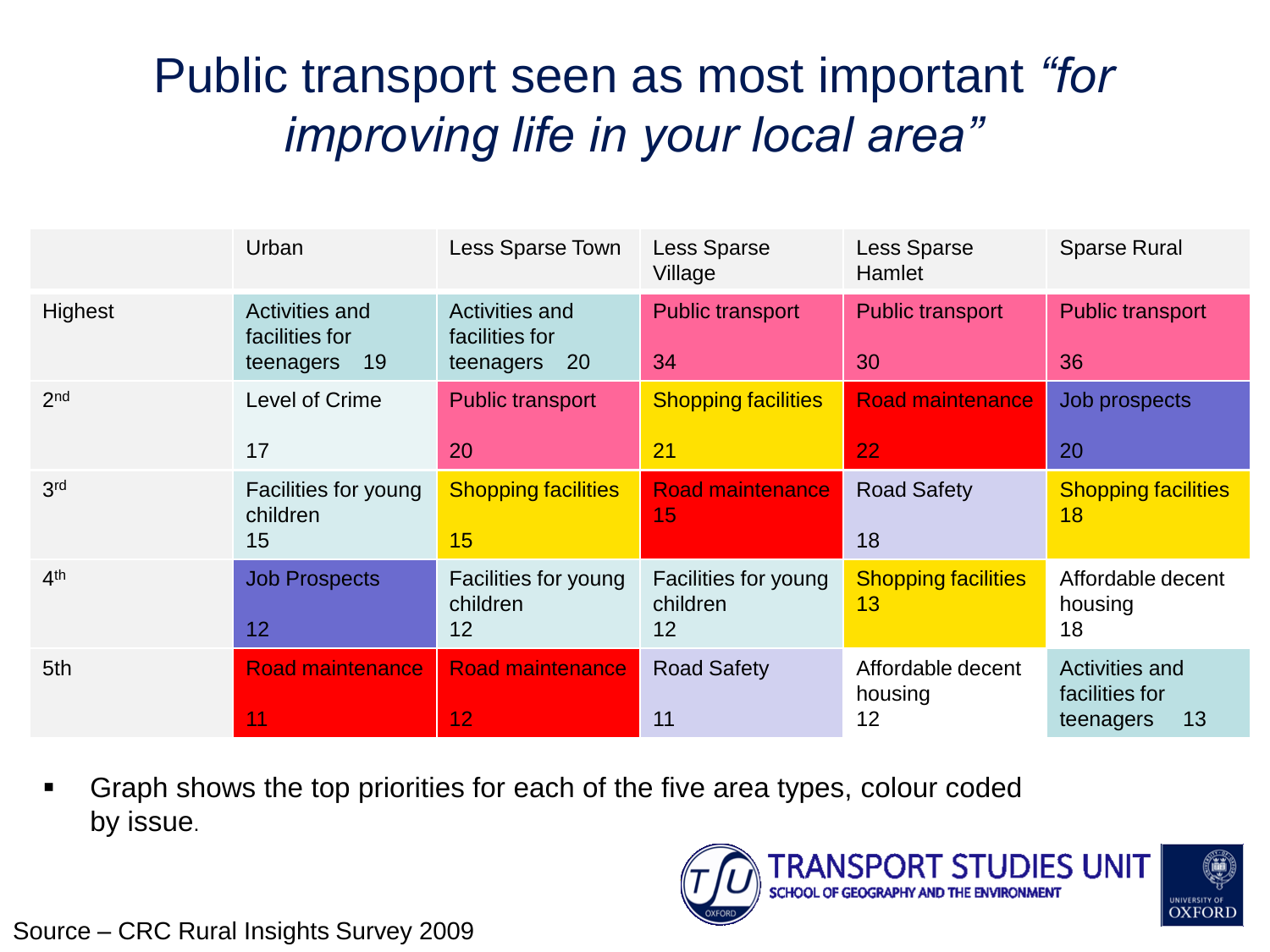#### Transport issues as viewed by the rural disadvantaged

- The main disadvantage
	- restricted access to employment and social opportunities
	- a prism through which other disadvantage can be seen
- Public transport poor timing, costliness and lack of information
- Increased reliance on cars (with higher costs)
- No street lighting, road drainage or road gritting adds to sense of isolation and disadvantage
- *"…without a car it's appalling – impossible to conduct a life really! You'd have to really plan ahead and basically you would be reliant on lifts from neighbours and friends."*

Survey of 12 groups of disadvantaged people in rural areas – 6 in areas of general disadvantage, and 6 in more affluent areas close by. Research in Autumn 2008

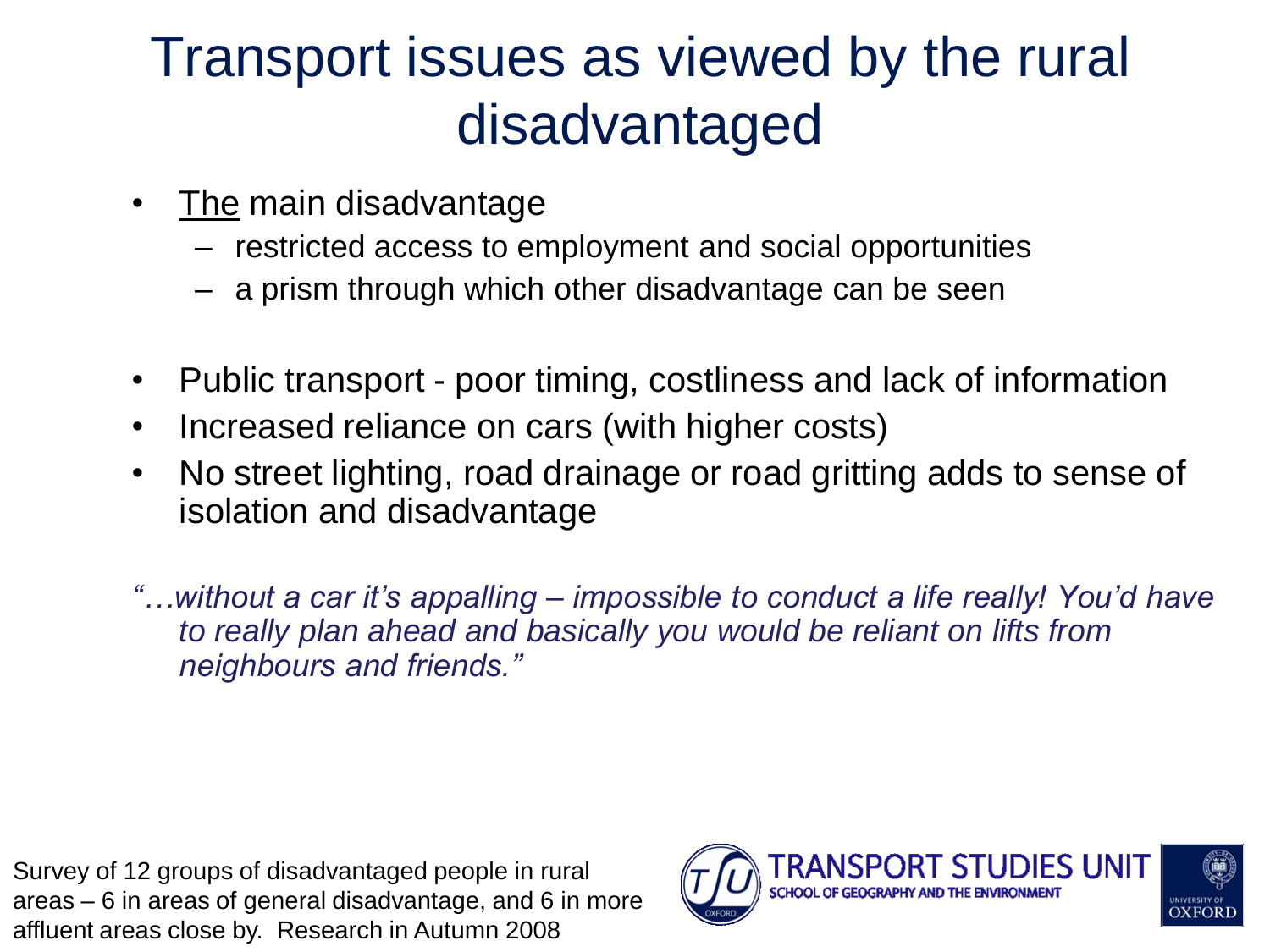### "Major life events" where transport impacts seriously on people's lives

- Cancer treatment frequency of need to get to hospital inability to drive
- Stroke response times for ambulance families' ability to get to stroke centre, travel for after care - ability to get to outpatient appointments (if able to).
- Job loss if money is tight, car is first thing to go getting to jobcentre, getting to interviews, travelling to the job if gained especially for shift workers
- Young carers vast majority cannot drive, so rely on parents (who may be the ones cared for), or public transport (cost) – some too young to travel on their own

Qualitative research carried out with people experiencing various potentially life changing situations in rural areas. Research carried out in 2009

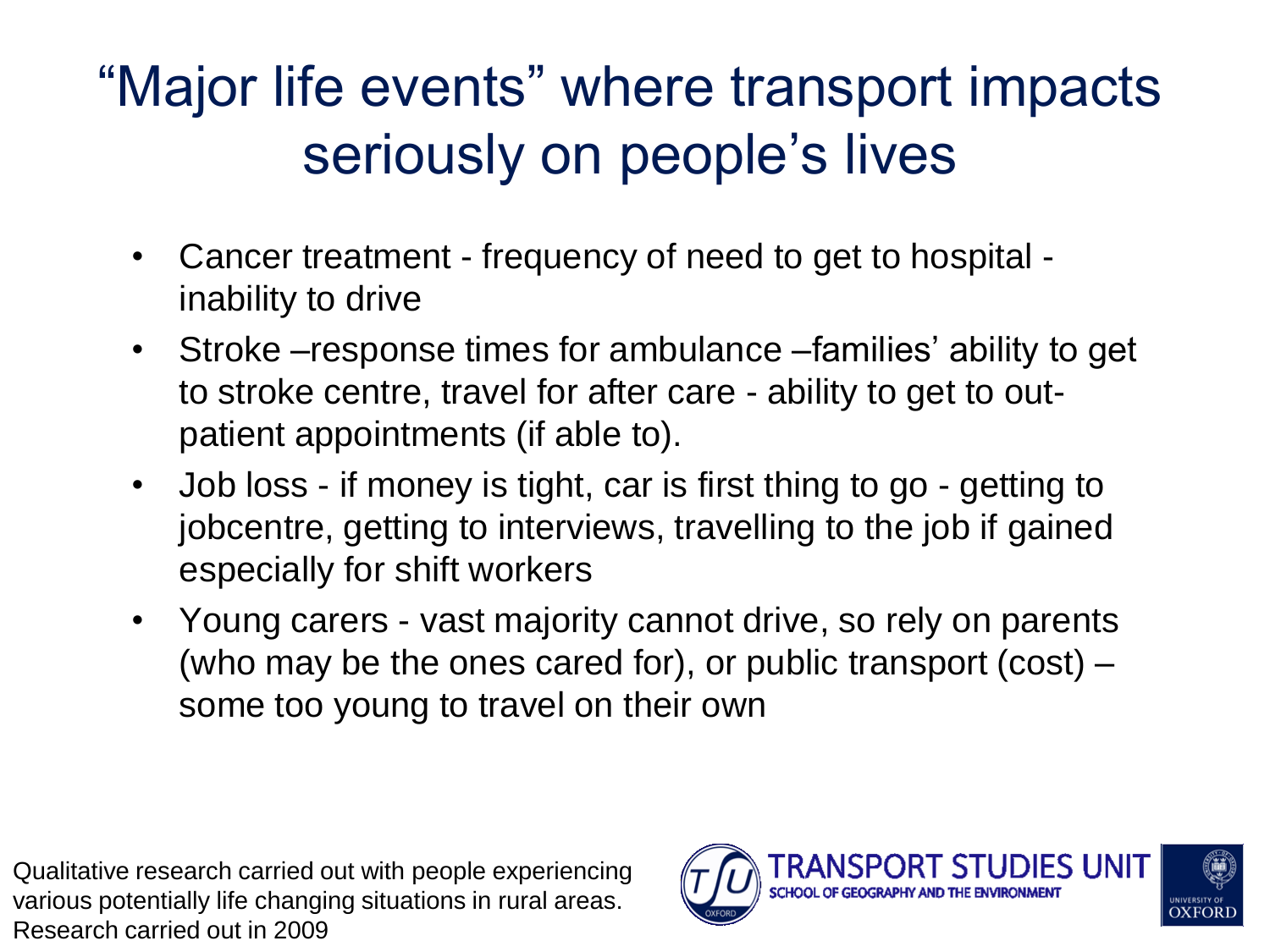### Traffic growth 1960-2010



- Motorways and rural increasing much faster than urban
- Capacity reached in many towns and cities
- 60% of car travel is in or through rural areas Source – DfT Transport Statistics



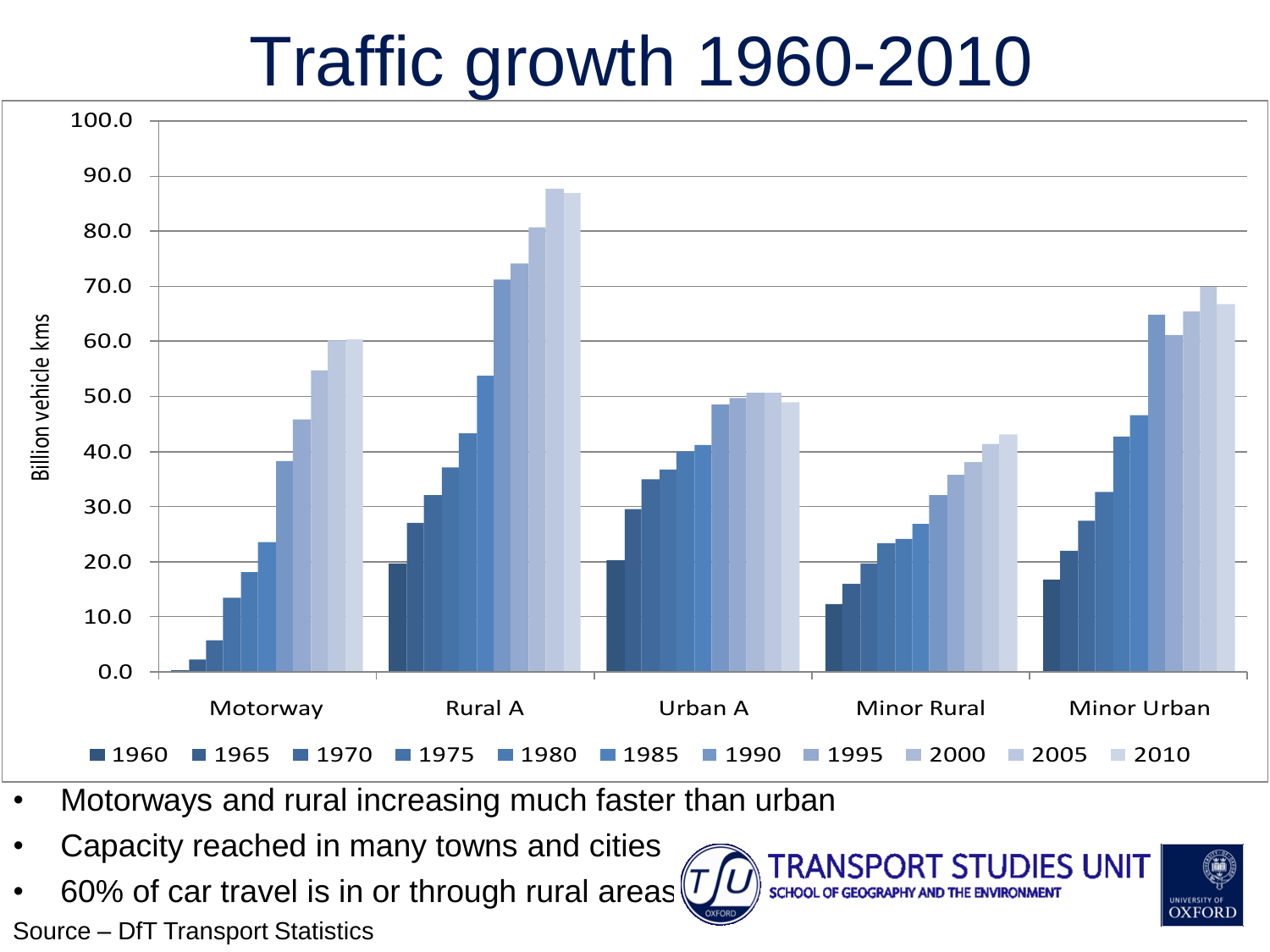#### Rural – 19% of population – 30% of car mileage



But it's high income people that account for the 'extra'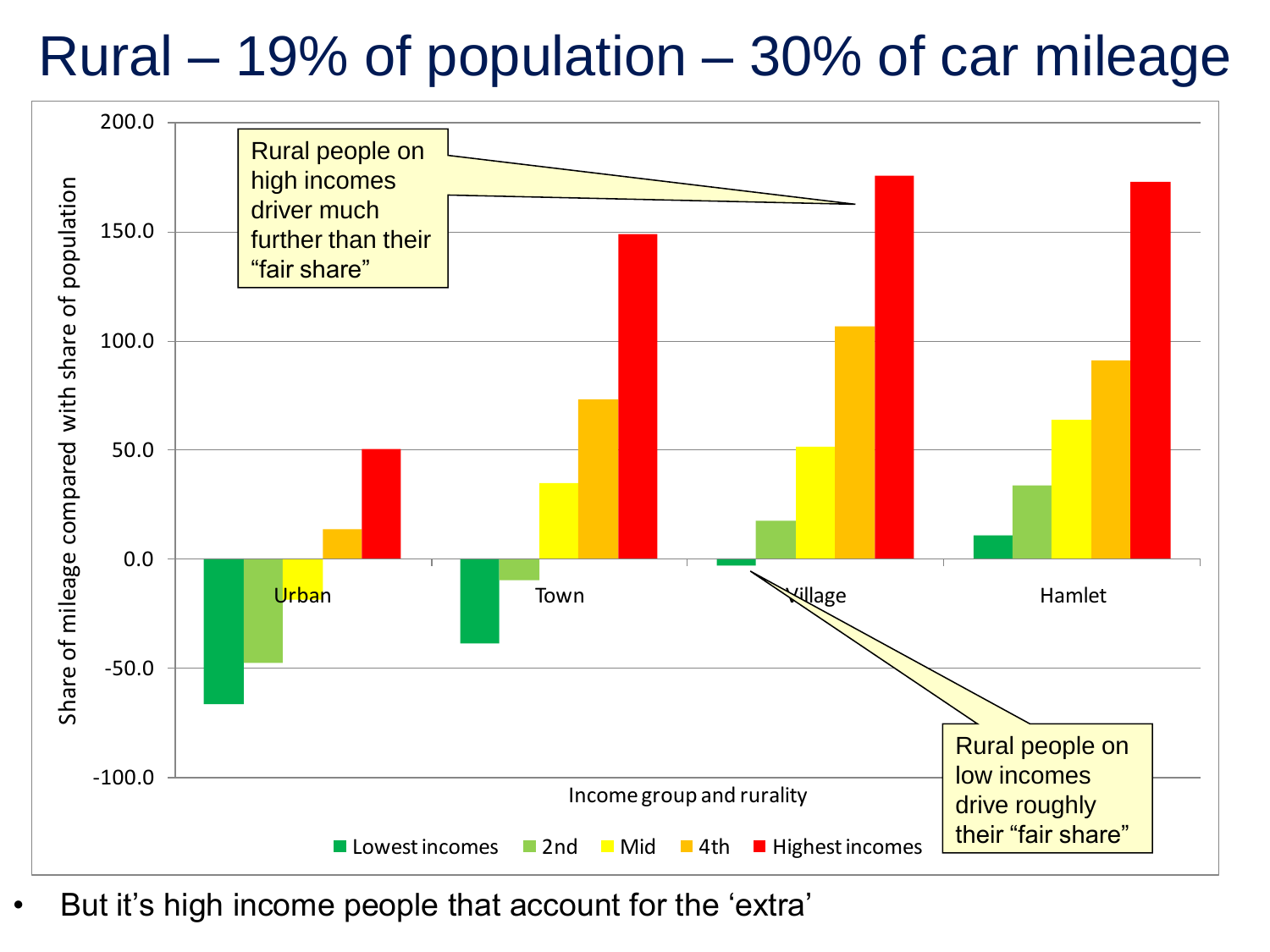### Transport Futures

- Key drivers with 'constancy' likely
	- Ageing population
	- Impact of engine technology and improving fuel efficiency
- Key drivers with less predictability
	- Economic performance
	- Government policy reaction to climate change
	- The spatial planning regime
- Shaw and Stokes (2011) How will rural people be travelling in 2030? Scenarios and implications for transport policy http://ruralcommunities.gov.uk/files/transport\_2030.pdf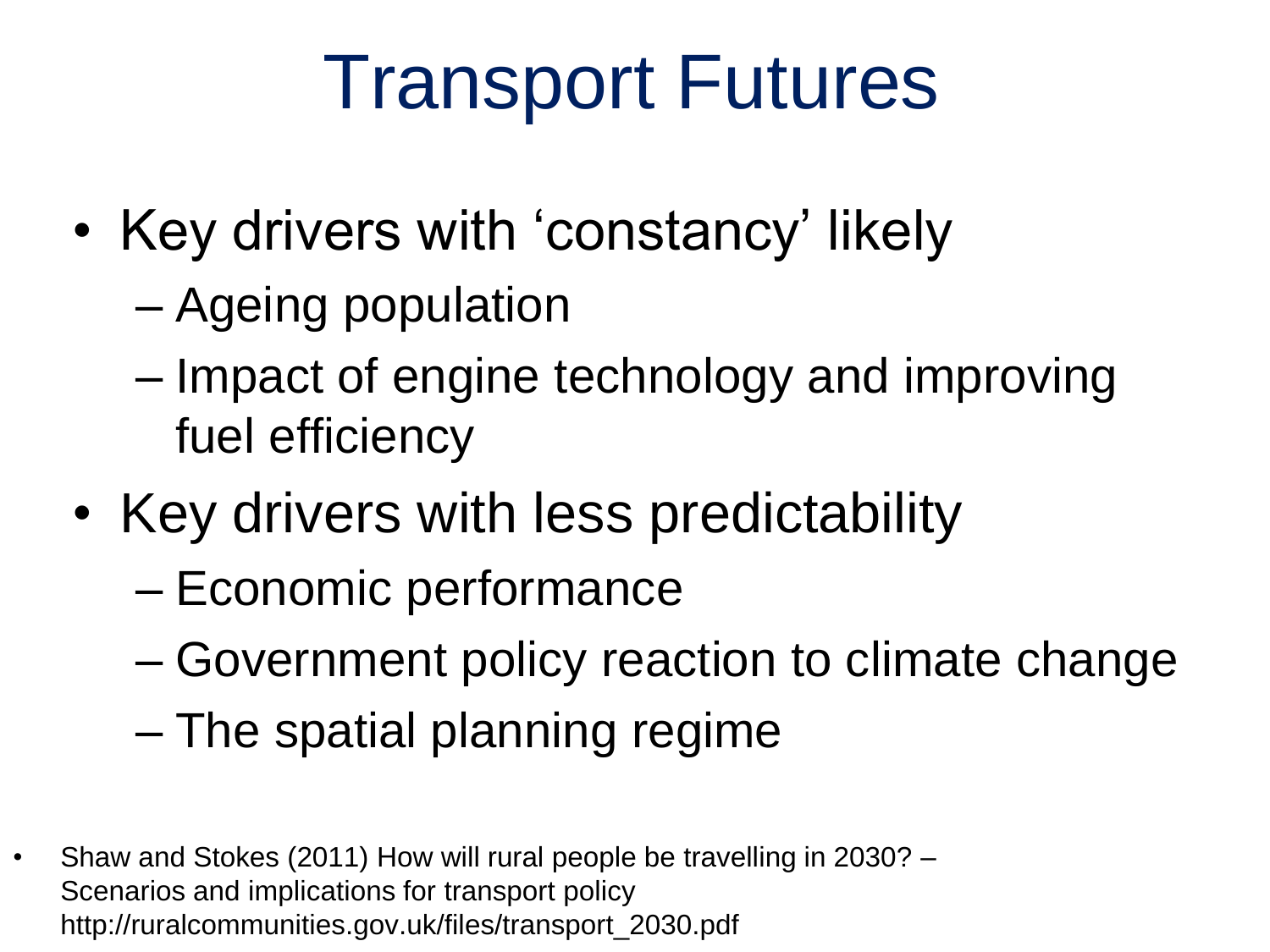## The three Futures scenarios

- Economic growth at any cost
	- No road charging but expensive fuel, service decline, and polarisation
- The Green Countryside
	- Reduction in car use, reverse of counterurbanisation
- Rural growth
	- Development along corridors, more homogeneous countryside, greater planned investment in public transport



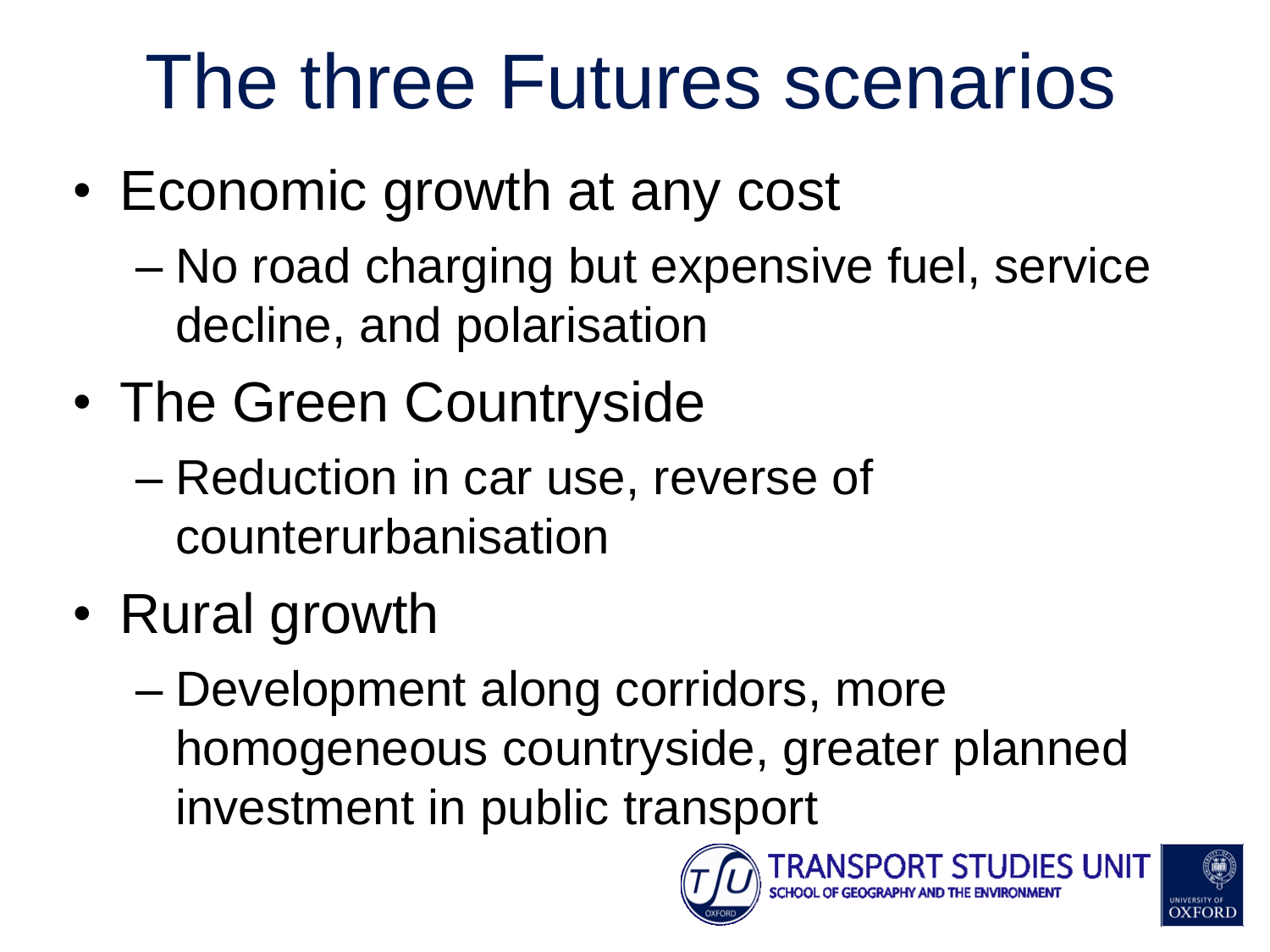### Futures Recommendations

- Car likely to remain dominant mode of travel, but should be no 'necessity' for more than one, and car may become electric
- Need for alternatives credible interurban public transport system with intermodal linkages
- Maintenance of service outlets ICTs will not provide the answer to all access needs

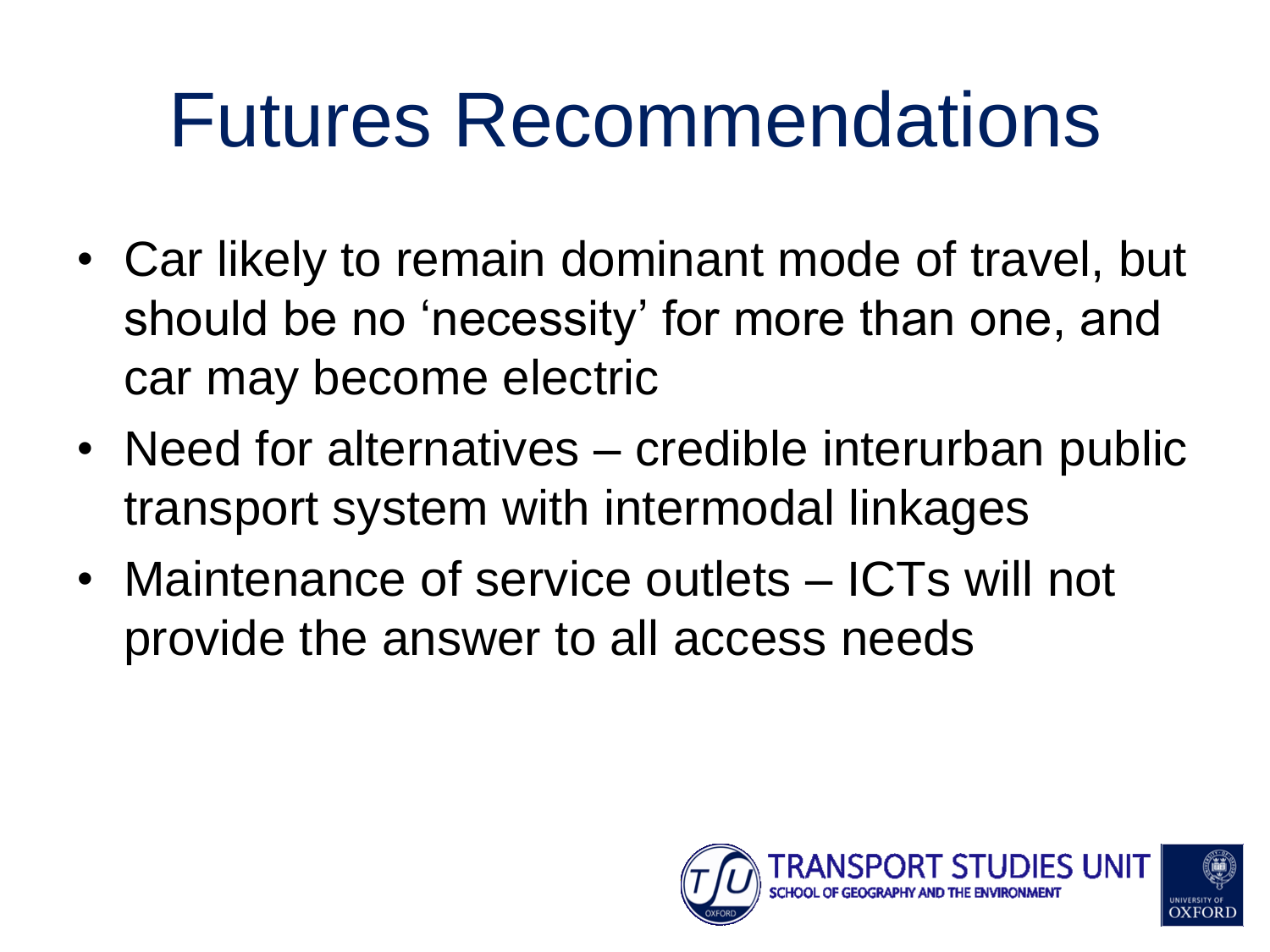# What happens if we do nothing?

- A very significant proportion of car travel will be difficult to reduce
- Clean technology won"t be widespread for another 25 years or so
- Cheaper car travel in rural areas would help the rural poor *a bit*, but encourage greater car use and emissions
- Fuel prices *will* rise many in rural areas would suffer disproportionately, especially those with lower incomes and the elderly
- Rural economies will suffer when fuel prices affect attractiveness of rural areas



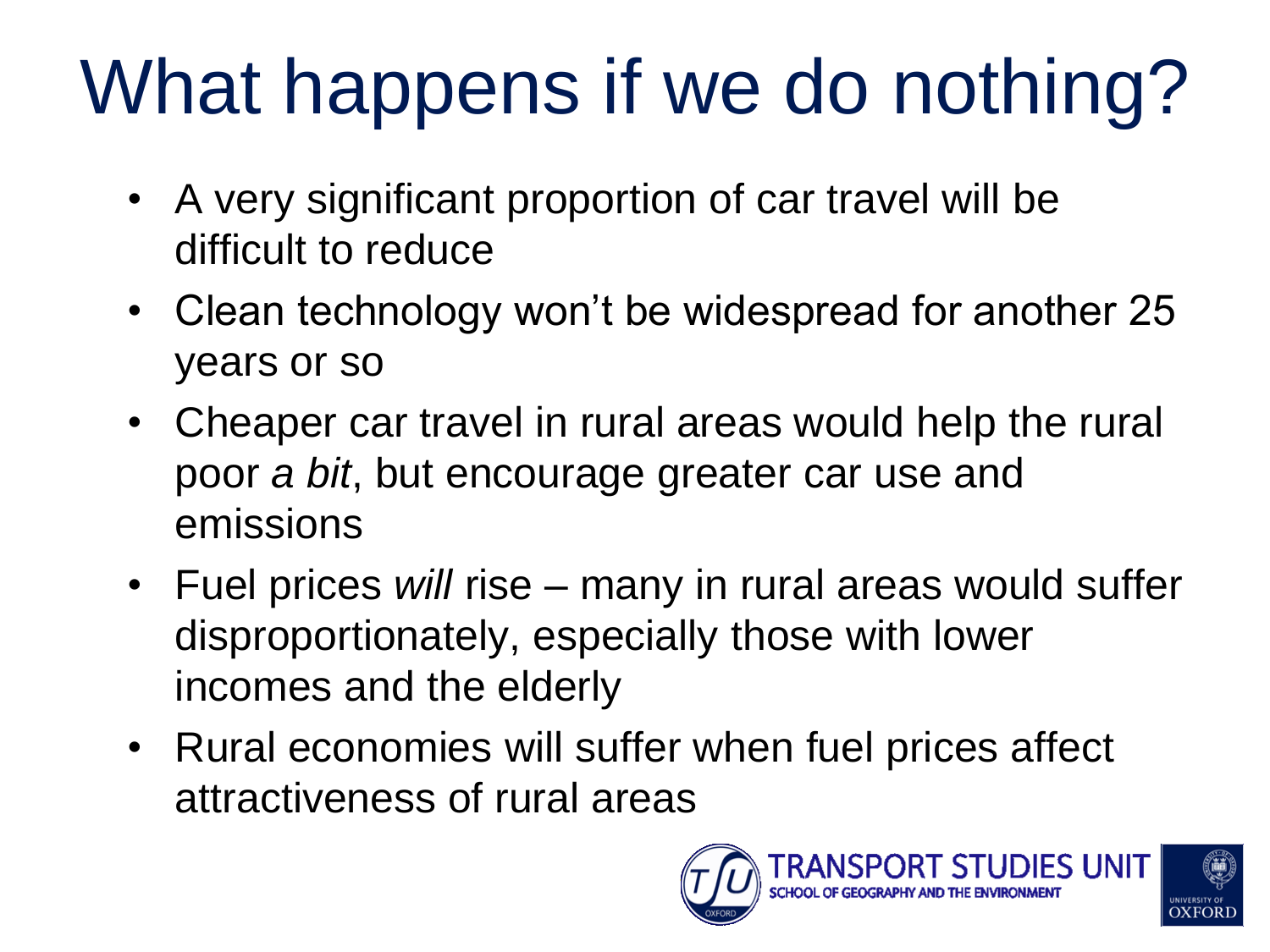# What could we do?

- Technology cleaner engines
- Improve intercity public transport
- Encourage mix of modes including non motorised
- Improve local services
- Capitalise on the Big Society?



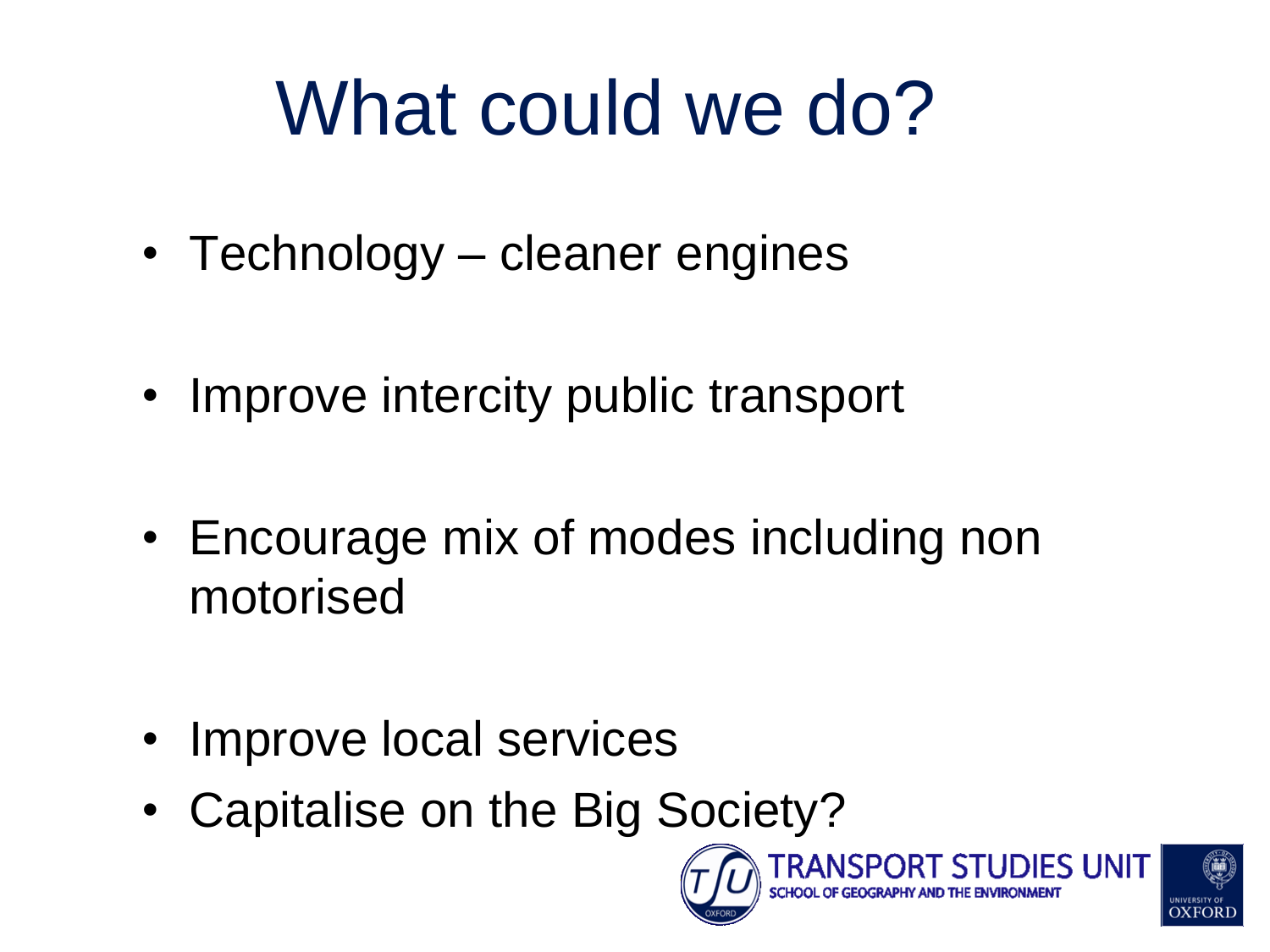# Scope for the Big Society

- Community transport already exists
	- Potential for more, or saturation already in some areas?
- Advice from professionals
	- Will communities listen to (or be able to get) realistic advice about likely demand?
- Who will volunteer?
	- Stability and security are key to volunteering
	- Cutbacks add to insecurity?



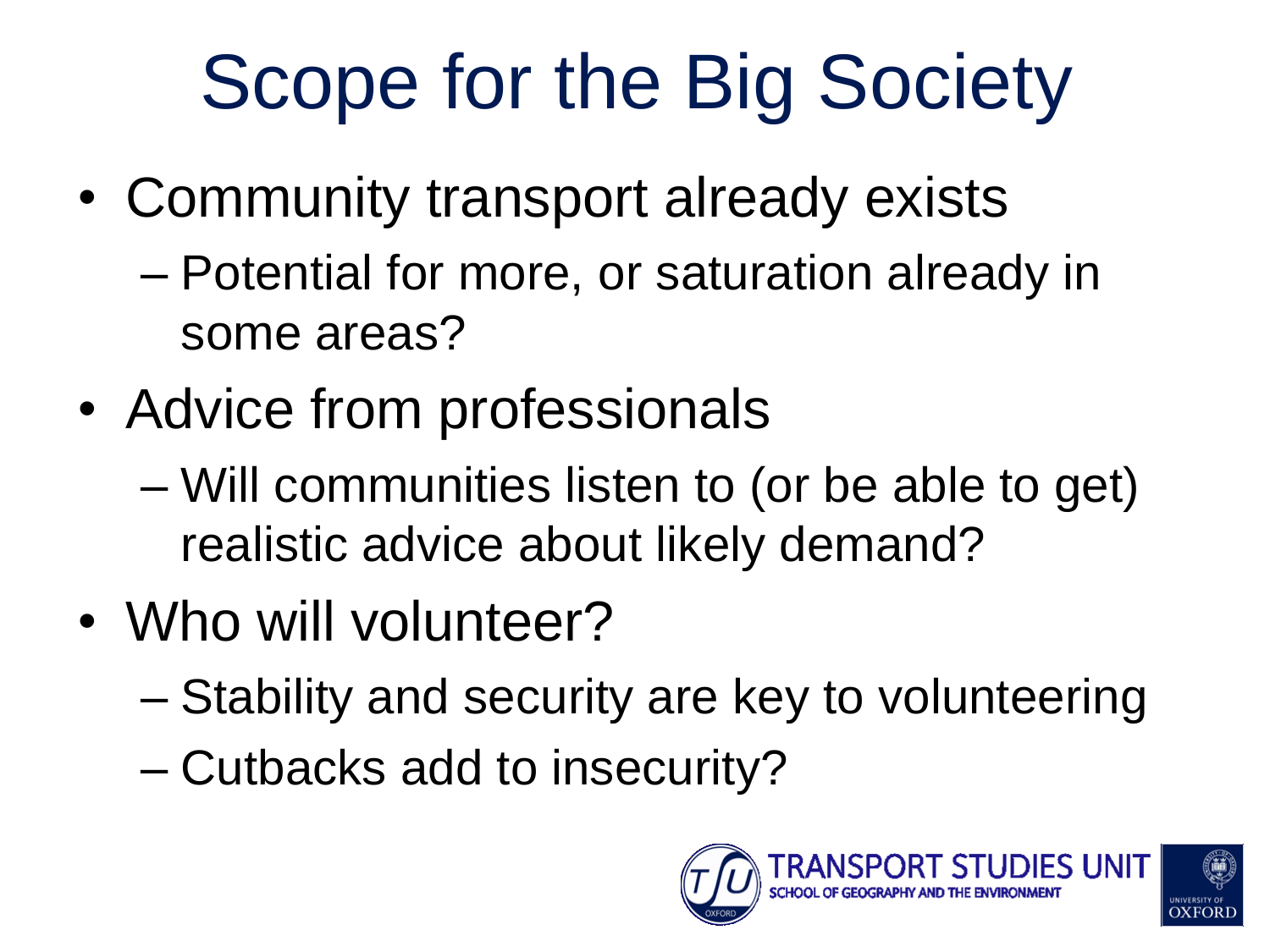### Investment – what do we mean?

- Doing something that ...
	- brings a return in the future
	- enables the economy to work better

• All investment involves a mix of capital investment and revenue commitment

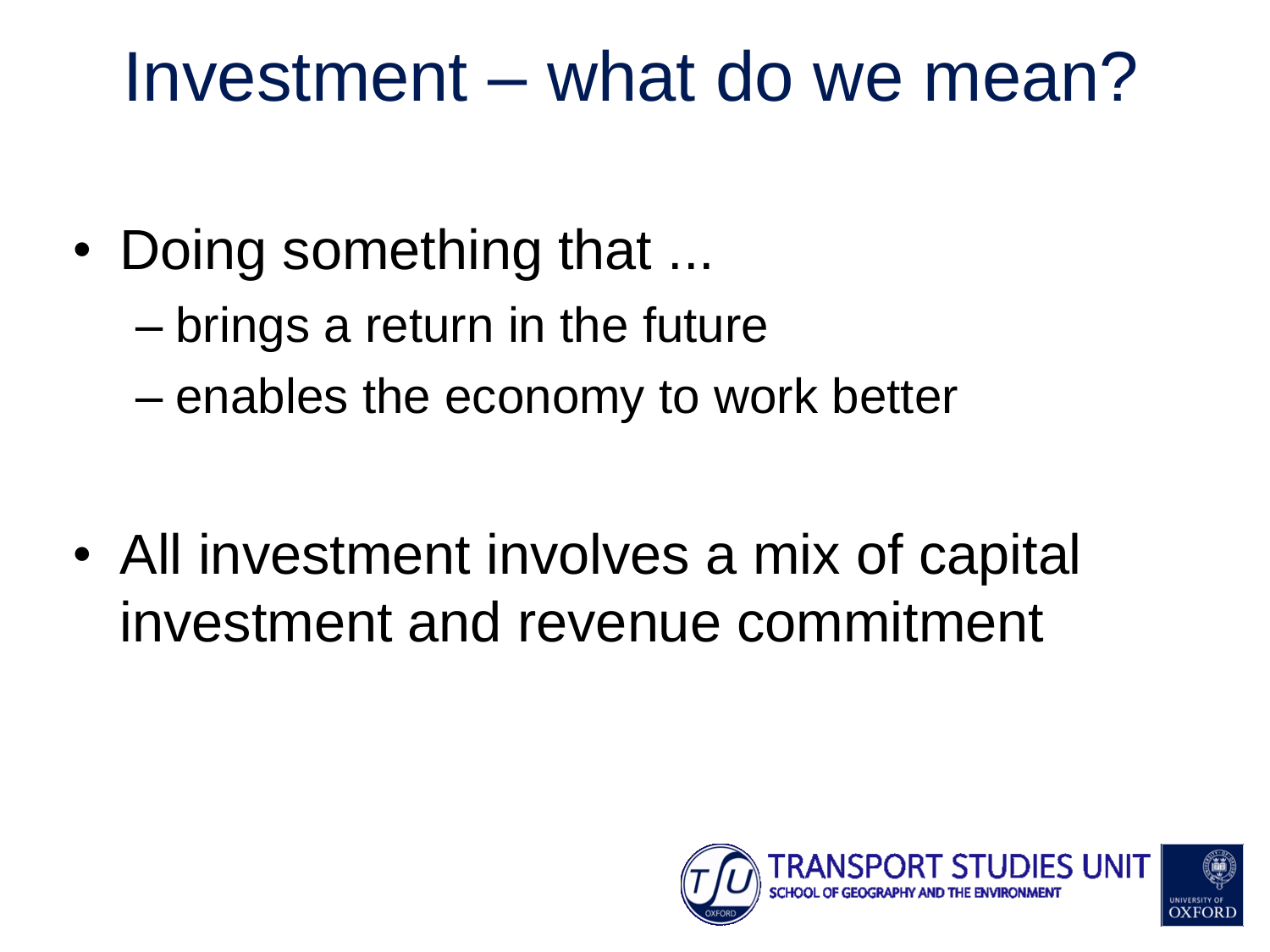### Transport investment – in a rural context?

- Economy damaging issues for rural and interurban transport
	- Lack of accessibility for those without cars and cost of car travel
	- High carbon emissions from rural car use
	- Congestion on inter-urban roads
	- Inter-urban carbon footprint

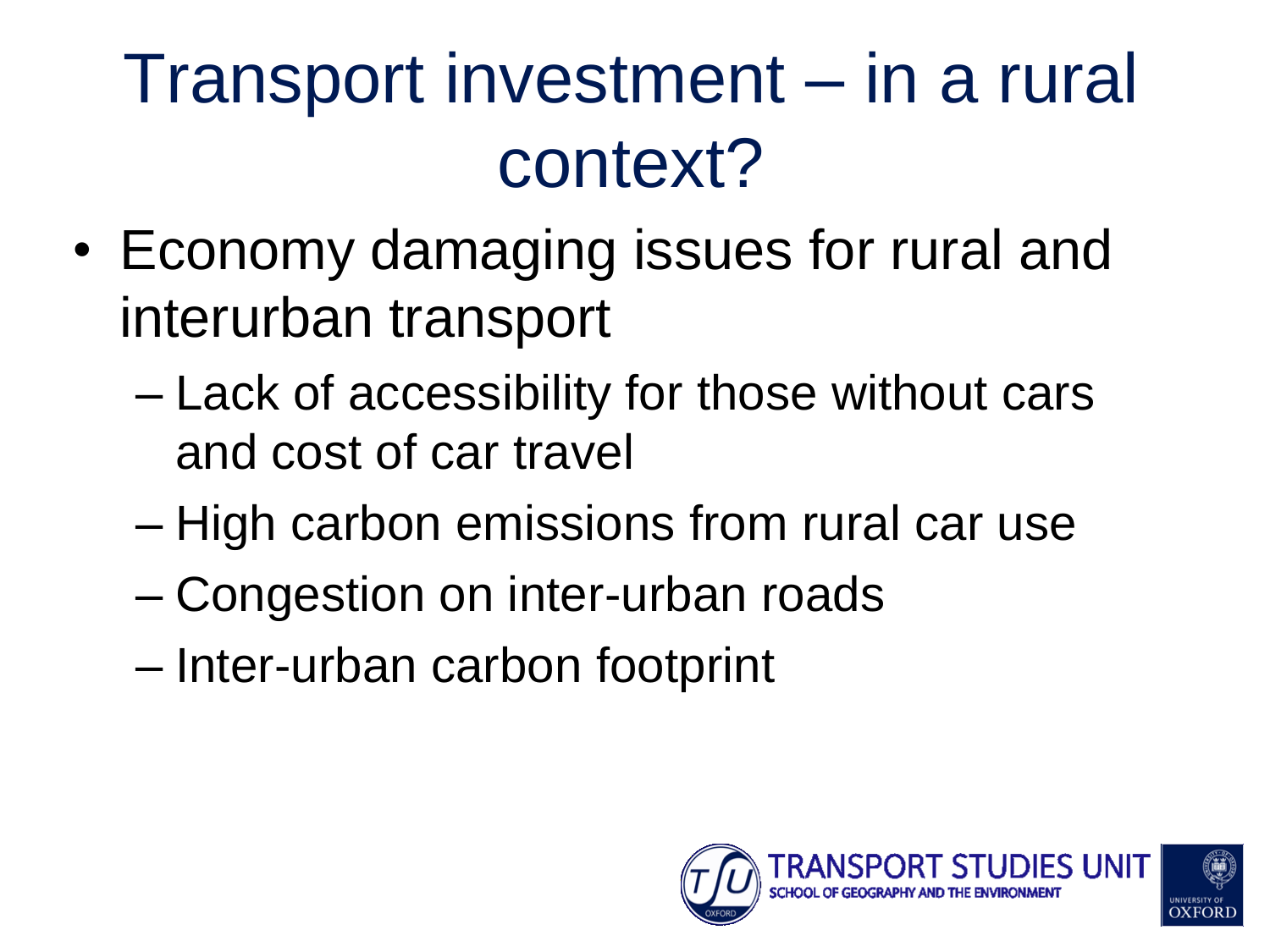#### How different solutions impact on main problems

Problems related to travel in and through rural areas

|                        |                                                                        | Lack of<br>accessibility for<br>those without<br>access to cars | High carbon<br>emissions<br>from rural car<br>use | Congestion<br>on inter-<br>urban roads | Inter-urban<br>carbon<br>footprint |
|------------------------|------------------------------------------------------------------------|-----------------------------------------------------------------|---------------------------------------------------|----------------------------------------|------------------------------------|
| solutions<br>Potential | Technology that<br>reduces vehicle<br>emissions                        | No effect                                                       | <b>Reduction in</b><br>emissions                  | No effect                              | <b>Reduction in</b><br>emissions   |
|                        | Inter-urban<br>transport network<br>with rural stops                   | Benefit to a<br>proportion                                      | <b>Small</b><br>reductions in<br>emissions        | <b>Reduced</b>                         | <b>Reduction in</b><br>emissions   |
|                        | Local rural public<br>transport<br>provision                           | <b>Better local</b><br>accessibility                            | <b>Possible</b><br>small scale<br>modal shift     | Negligible<br>effect                   | Negligible<br>effect               |
|                        | Inter-urban public<br>transport with<br>local rural<br>transport links | <b>Better local</b><br>accessibility                            | <b>Reduction in</b><br>emissions                  | <b>Reduced</b>                         | <b>Reduction in</b><br>emissions   |

- Technology won"t solve rural problems
- Local transport provision won"t help national problems
- Need to have policies that will help both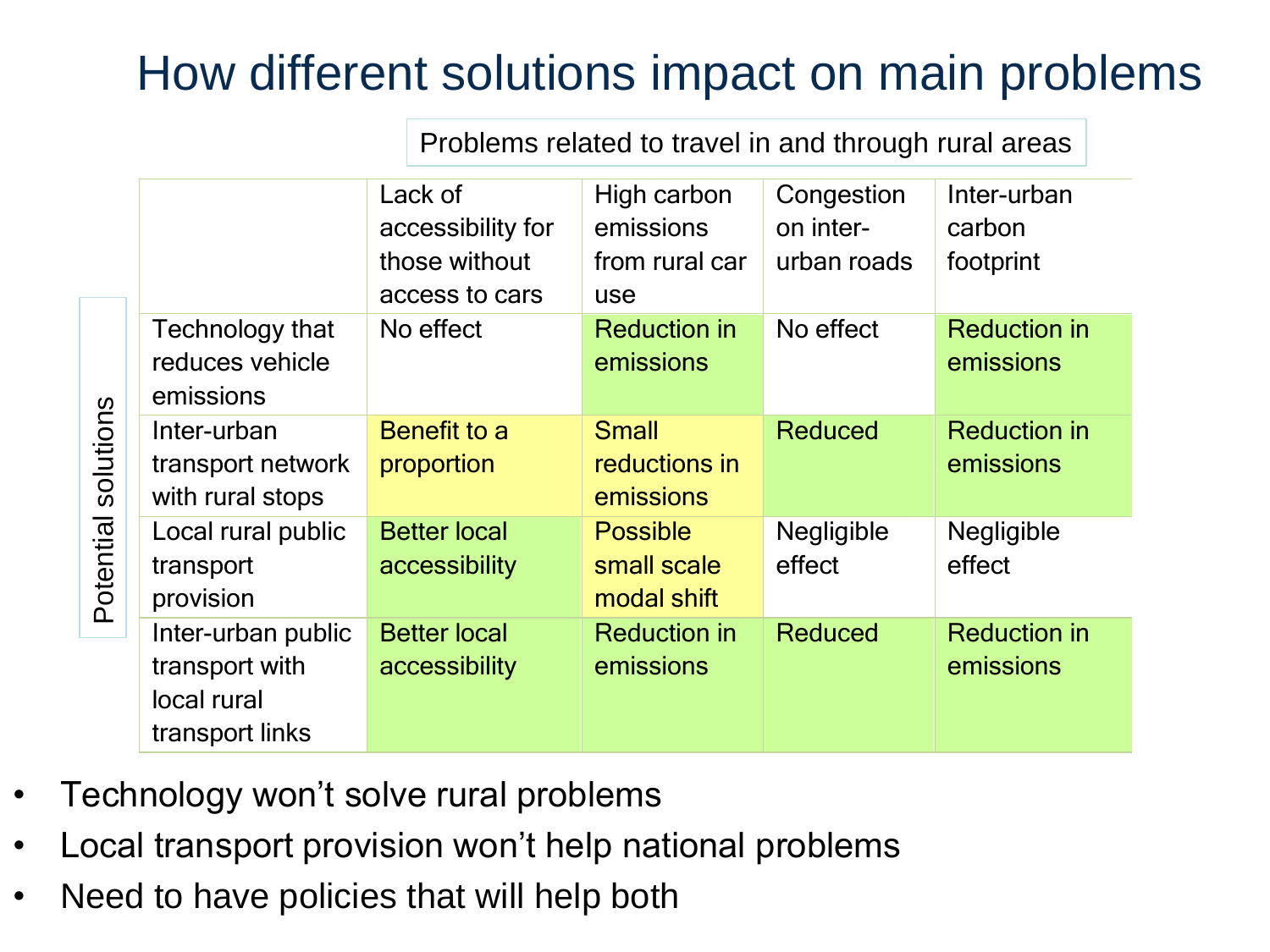# Networks of transport provision

- Network of inter-town and inter-city public transport services
	- with "staging points" in rural areas can reduce the carbon footprint for interurban and some rural travel,
- A variety of local links to the main network
	- Demand responsive
	- Conventional buses
	- Community transport,
	- Walking and cycling,
	- Park and ride
- Information

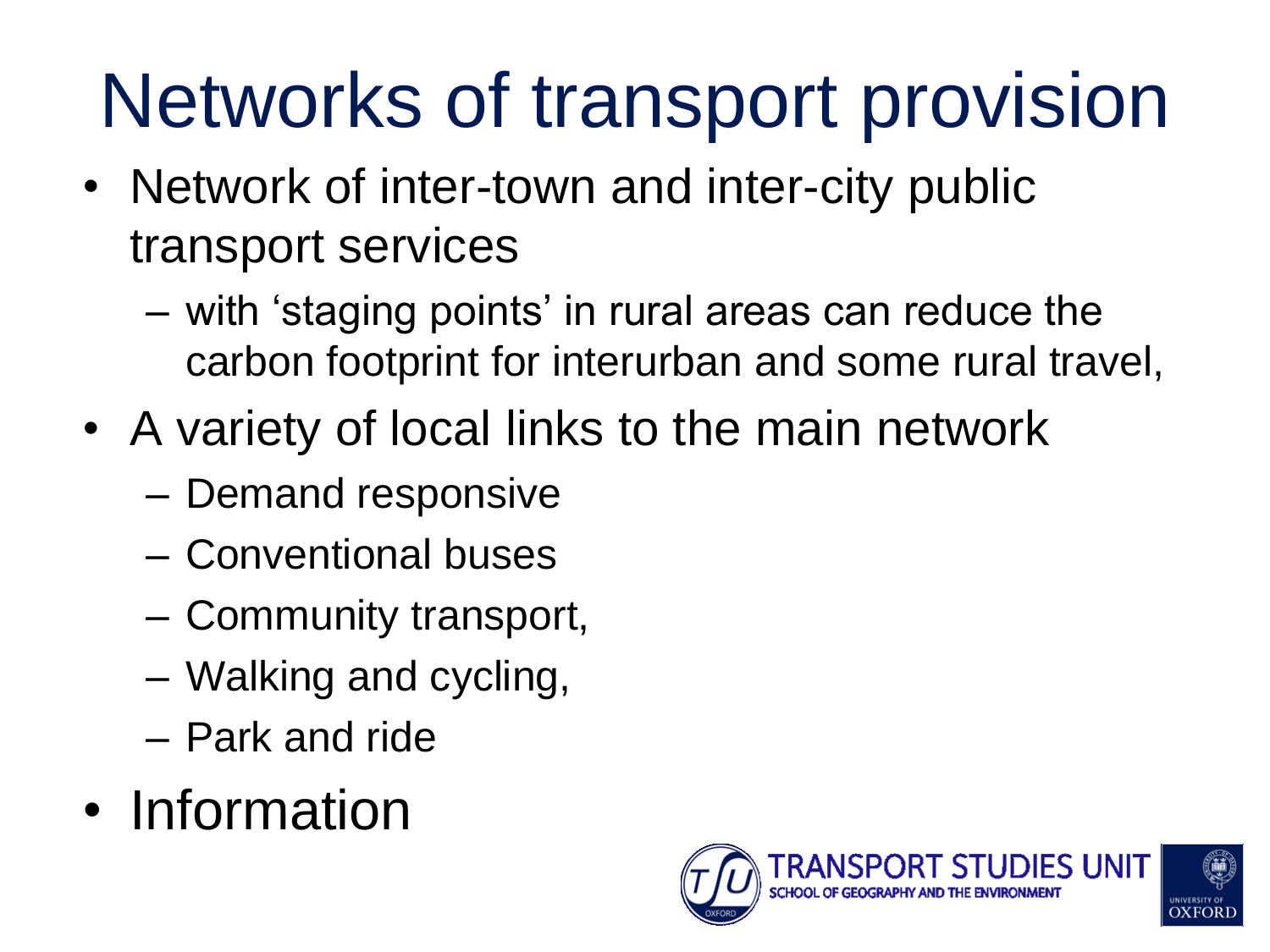#### **Lincolnshire "InterConnect"**



Semi-flexible services that divert off the fixed route in response to passenger requests. Listed are all the villages covered booked requests. Listed are all the villages covered by this service by these services, from within the orange tinted area of the map. If you

live in any of these villages, call 0845 234 3344 to book your travel.

| Ashby by Partney    | Haltham             | <b>Tattershall Thorpe</b> |
|---------------------|---------------------|---------------------------|
| <b>Belchford</b>    | Kenwick             | Tumby                     |
| <b>Bleasby Moor</b> | Maidenwell          | Tumby Woodside            |
| <b>Burwell</b>      | Mareham on the Hill | Ulceby.                   |
| Claxby St Andrew    | mininasby           | Well                      |

New type of bus service that operates only in response to prefrom within the purple tinted area in the map above. If you live in any of these villages, call 0845 234 3344 to book your travel.

#### For villages connecting with Horncastle Click Here For villages connecting with Spilsby Click Here

| Asgarby        |
|----------------|
| Ashby Puerorum |
| Aswardby       |

- **Halton Holegate** Hameringham Hareby
- roughton Moor sausthorpe Scamblesby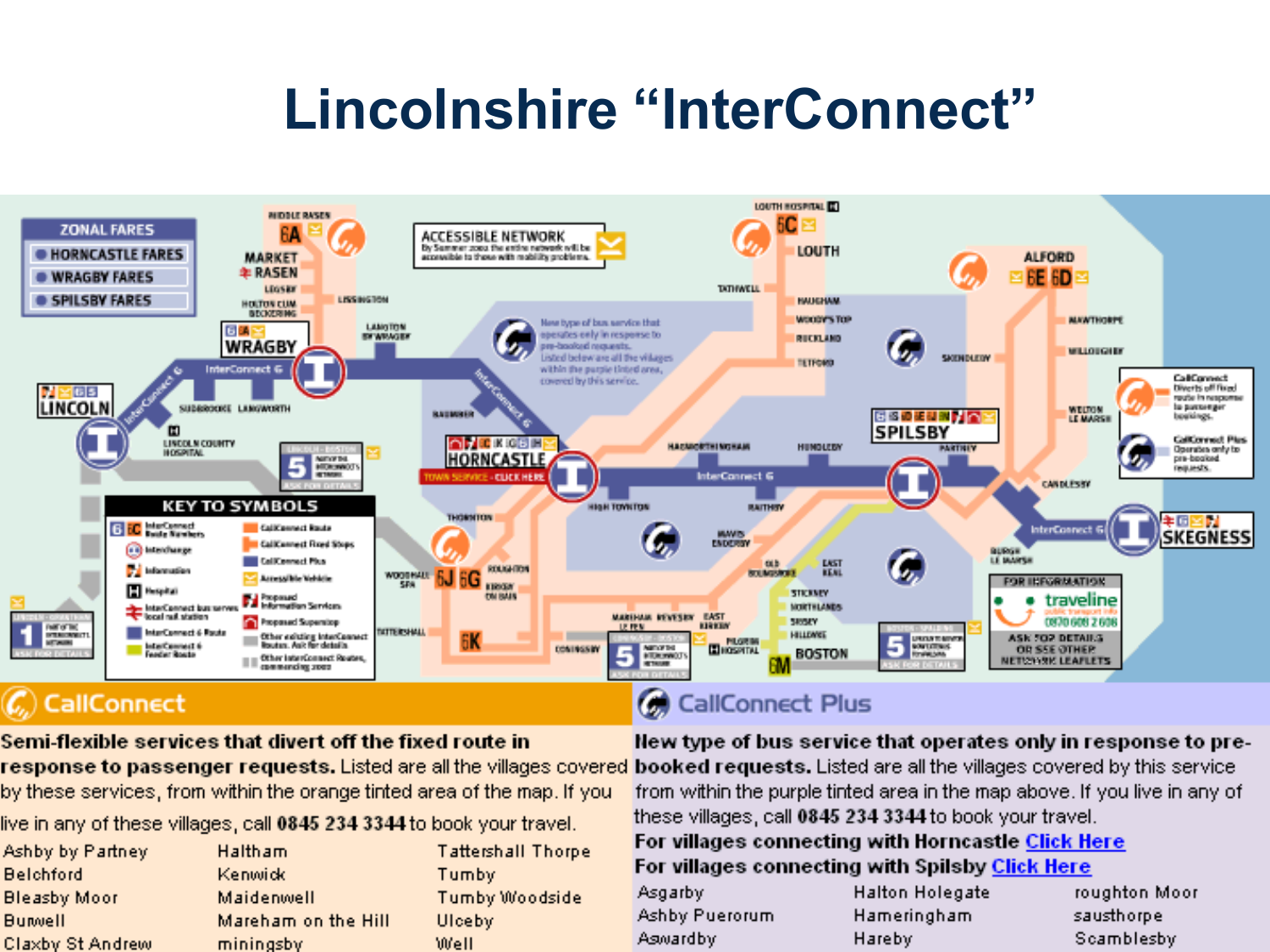### **Conclusions**

- Immediate and long term rural transport problems are serious enough for economy to warrant action
- We must view transport investment ion a different way